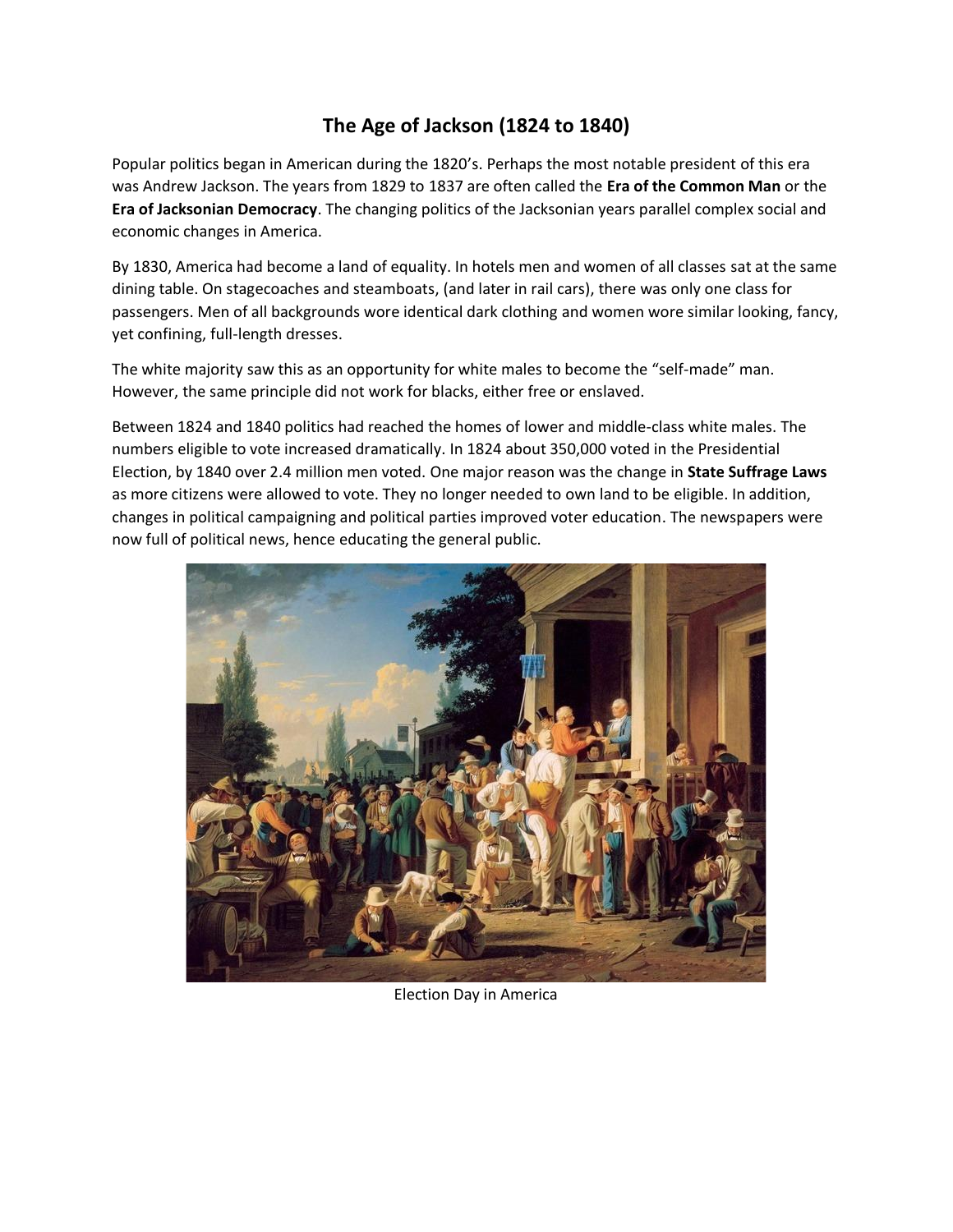# **Political changes and reforms during the Jacksonian Era.**

### **Universal Male Suffrage**

There were several Western states added to the Union [Indiana in 1816, Illinois in 1818, Missouri in 1821] and these new states adopted state constitutions that allowed all white men the right to vote and hold office. No longer were there any religious or landowning requirements. Other states soon followed this example. Now people in the lower and middle-classes could hold office on a local basis.

### **Party Nominating Conventions**

Previously party candidates were nominated by either their state legislatures or by "King Caucus" – closed door meetings of a political party's leaders in Congress. There was no opportunity here for the common man to participate. In the 1830's closed caucuses were changed to **nominating conventions**. Politicians and voters were now meeting together in the same meeting halls. One of the first political groups to use this system were the Anti-Masons.

### **Popular Election of the President**

By 1832 every state except South Carolina used a more democratic method of allowing voters to choose the state's list of Presidential Electors.

#### **The Two-Party System**

Because of the popular election system for the President, the two-party system grew. Presidential campaigns now were conducted on a national level, therefore requiring larger political parties.

#### **The Rise of Third Parties**

The two main parties during this time were the **Whigs and the Democrats**. However other parties were formed that reached out to those who were previously not interested in politics. For example, the Anti-Mason and Workingmen's parties were formed during this time

#### **More Elected Officials**

During the Jacksonian Era more state and local officials were elected to office (rather than just being appointed). The voter now had more say which ultimately increased their participation.

#### **Popular Campaigning**

Campaigns were now geared towards the interests and prejudices of the common person. Politics became a form of entertainment, with parades, bands, and large rallies. Unfortunately, this also led to personal attacks on opponents and often downplayed the real issues at hand.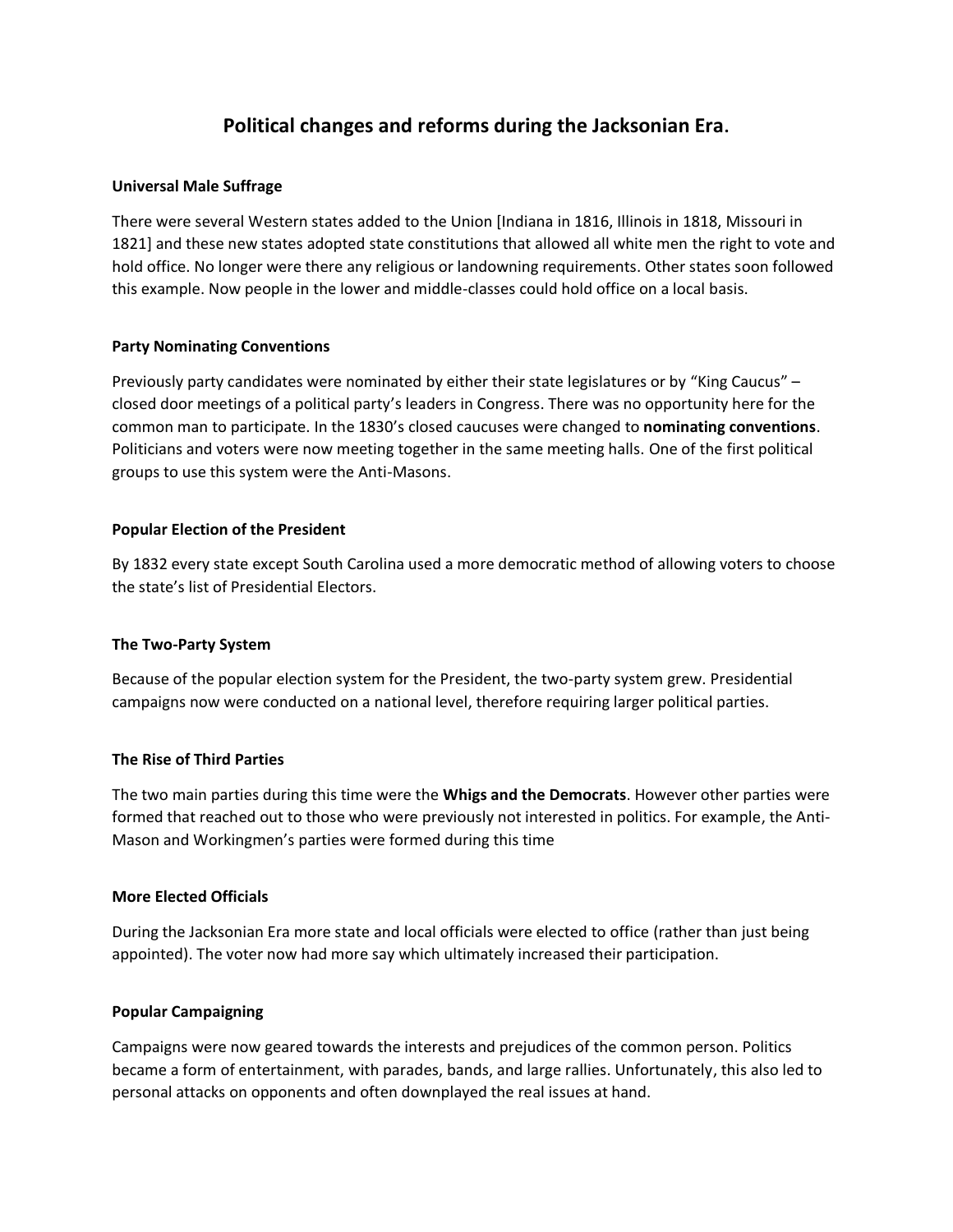### **The Spoils System and Rotation of Officeholders**

Andrew Jackson was a President who strongly believed in **patronage**. He openly appointed people to federal positions based on the merit if they had previously campaigned for him and assisted in his political career. Anyone who was not a loyal Jacksonian Democrat was fired and quickly replaced by one of his followers. It was called the **"spoils system"** as it quickly led to corruption within the government.

Jackson also believed in a system of rotation in office. To allow the maximum number of Democrats in office he would limit the tenure to just one term and then appoint another deserving Democrat as a replacement. In defense of these actions Jackson once said, "No man has any more intrinsic claim to office than another." This led to Jacksonians having contempt for political experts and believed that any one man was as good as another.

The spoils system and the rotation of officeholders helped build stronger Two-Party Systems!



# **The Election of 1824 – Andrew Jackson versus John Quincy Adams**

### **In the Election of 1824 Andrew Jackson won more popular and electoral votes than any other candidate but lost the election!**

The Era of Good Feelings from James Monroe gave way to bad feelings in America. Because there was no longer the old caucus system, the Democratic-Republican Party had four presidential candidates:

#### **John Quincy Adams, Henry Clay, William Crawford, and Andrew Jackson**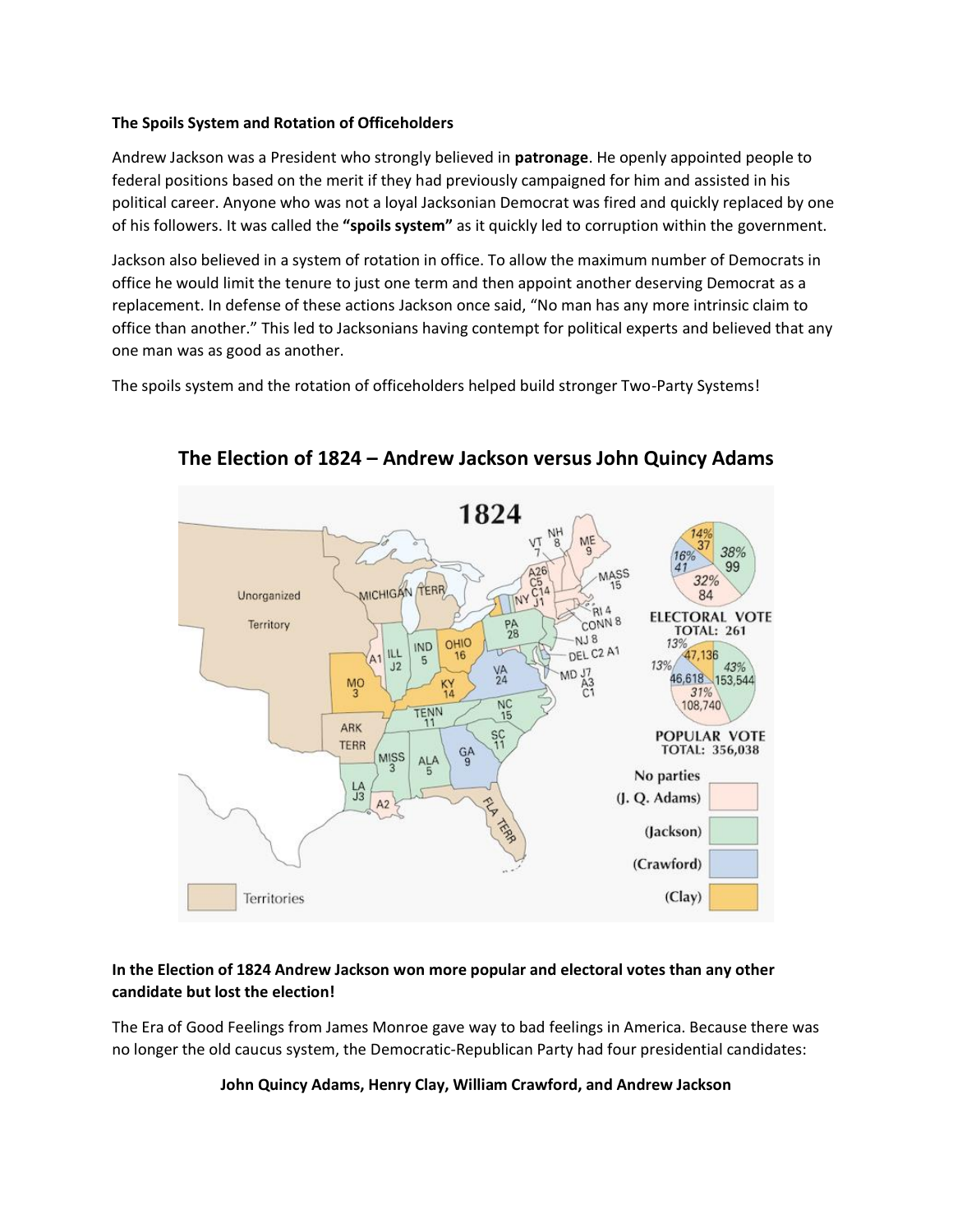## **The Outcome of the Election**

Andrew Jackson won the greatest number of votes but because the vote was split four-ways **he lacked the majority in the Electoral College**, as required by the Constitution. In this case the **House of Representatives** chooses the new President from the top three candidates. Henry Clay and John Quincy Adams worked together and Clay used his political influence in the House of Representatives to provide John Quincy Adams (Mass.) with enough votes to win the presidency. When Adams appointed Clay as his Secretary of State, Jackson and his supporters accused them of "corrupt bargaining."

# **The Presidency of John Quincy Adams**

While he was the President, Adams upset Jackson again when he asked Congress for money to go to internal improvements, aid to manufacturing, a national university, and an astronomical observatory. These were deemed by Jackson as a waste of money and a violation of the *Constitution*. In 1828, towards the end of the Adams presidency, Congress patched together a new tariff law which favored Northern manufacturers and alienated Southern plantation owners. Southerners call this act the **"Tariff of Abominations."**

**In 1828 Adams sought reelection. Southerners and Westerners voted "Old Hickory" (Jackson) for President.** His campaign went beyond parades and parties. Jackson's campaign accused Adam's wife of being born out of wedlock. Adams retaliated accusing Jackson's wife of adultery. This created great interest and three times the number of voters participated than ever before in the 1828 election.

Andrew Jackson won easily, carrying every state West of the Appalachian Mountains. Ironically, these people voted for Jackson because he was the hero of the War of 1812 and of his image of being a Western frontiersman. To them the issues of the day and the slandering were not important.



# **The Presidency of Andrew Jackson**

Andrew Jackson was a new kind of President. He dominated the nation's politics and became a symbol for the common man, the working man, and the middle class. He was born in a frontier cabin, won the Battle of New Orleans, lived in a mansion in Tennessee, was a wealthy planation and slave owner, he never went to college, was rough mannered, chewed tobacco, fought several duels, and had a violent temper.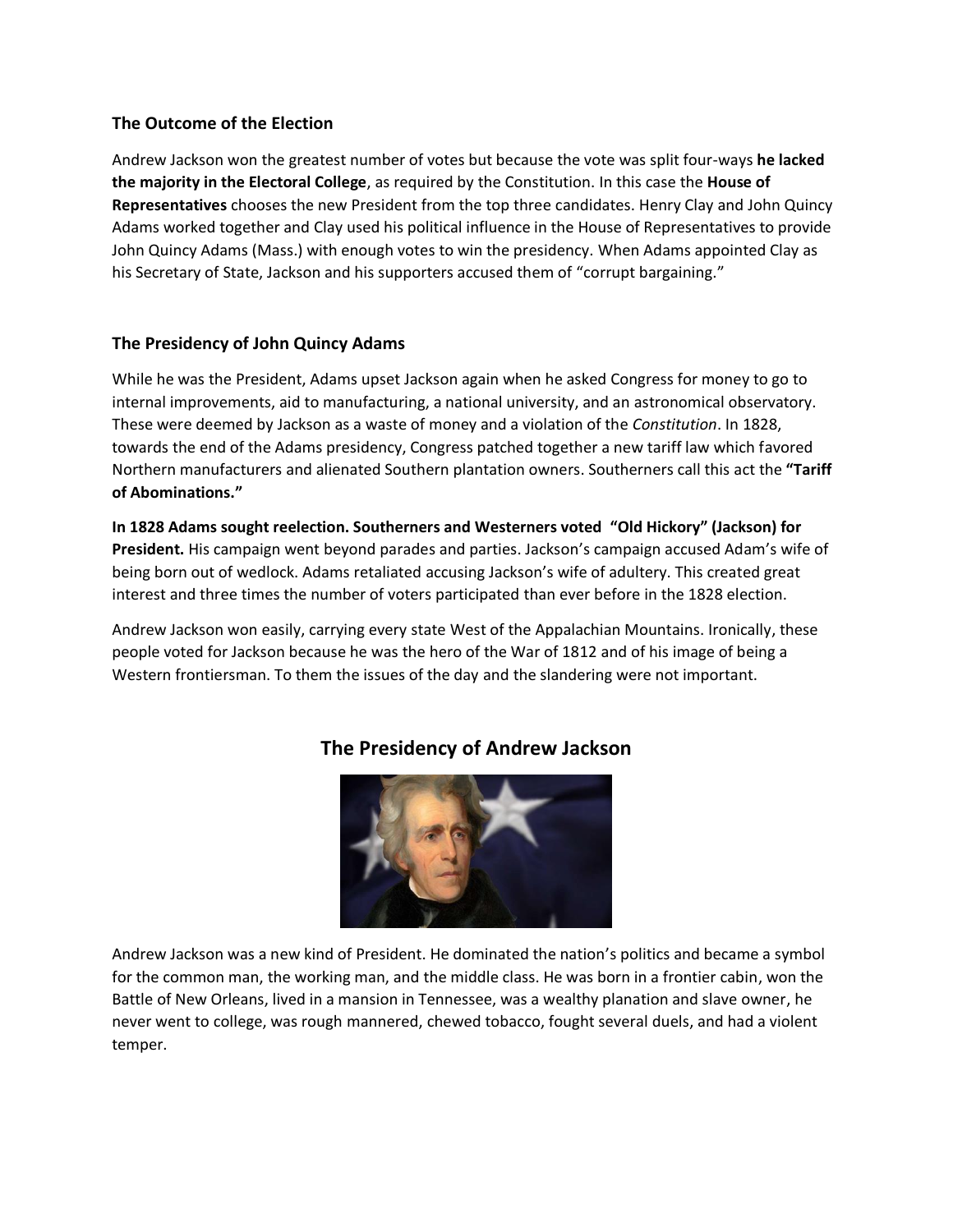Andrew Jackson represented himself as a representative of the people and protector of the common man from the abuses of the rich and wealthy businessman. He **opposed** increasing federal spending and national debt. He interpreted the Powers of Congress narrowly; he vetoed more bills (12) than the past six presidents combined.

Advising Jackson was a group of men who did not belong to his official cabinet. They became known as his **"kitchen cabinet"** and his appointed cabinet had less influence than those under earlier presidencies.

# **The Peggy Eaton Affair**

Jackson's wife died just prior to his 1828 campaign. Peggy O'Neale Eaton was the wife of Jackson's Secretary of War, and the target of malicious gossip. Cabinet members refused to invite her to their private functions as they believed that she was an adulteress. Jackson tried using force so the other cabinet wives would accept her, but those cabinet members resigned. In addition, Jackson's Vice-President, John C. Calhoun resigned a year later, partly over the same issue. As his replacement, Jackson chose Martin Van Buren of New York.

# **The Indian Removal Act (1830)**

Andrew Jackson sympathized with the land-hungry Southern whites. He believed that the most humane solution was to compel the Native Americans to leave their traditional homelands and resettle west of the Mississippi River. By 1835 most Eastern tribes had reluctantly complied and moved west. To assist in these forced relocations, Jackson created the **Bureau of Indian Affairs** in 1836.

A majority of politicians in various states agreed with Jackson's policy. Georgia and other Southern states passed laws requiring **Cherokee Indians** to migrate westward. When the Cherokee Nation challenged the state of Georgia, the issue went to the Supreme Court. In the Case of *Cherokee Nation v. Georgia* in 1831 the Supreme Court ruled the case invalid as the Cherokees were not "Americans" and if they saw themselves as a foreign nation, they could not challenge the system as the Constitution does not allow foreign nations to appear before the Supreme Court.

A second Supreme Court case was submitted, *Worcester v. Georgia* in 1832. This time the court, through Chief Justice John Marshall, ruled that the laws of Georgia had no legality to force within the boundaries of the Cherokee Territory so the Native Americans could not be forcefully removed.

In this clash between states' laws and the federal courts, Jackson sided with the states. He said defiantly *" John Marshall has made his decision, now let him enforce it."*

In 1835 a settlement was attempted for the Cherokee people to move to land provided for them in the west. Most Cherokees rejected this offer. In 1838, after Jackson left the office of the presidency, the U.S. Army forced 15,00 Cherokees to leave Georgia. The hardships on the **"Trail of Tears"** caused over 4,000 Native American to die on their tragic relocation.

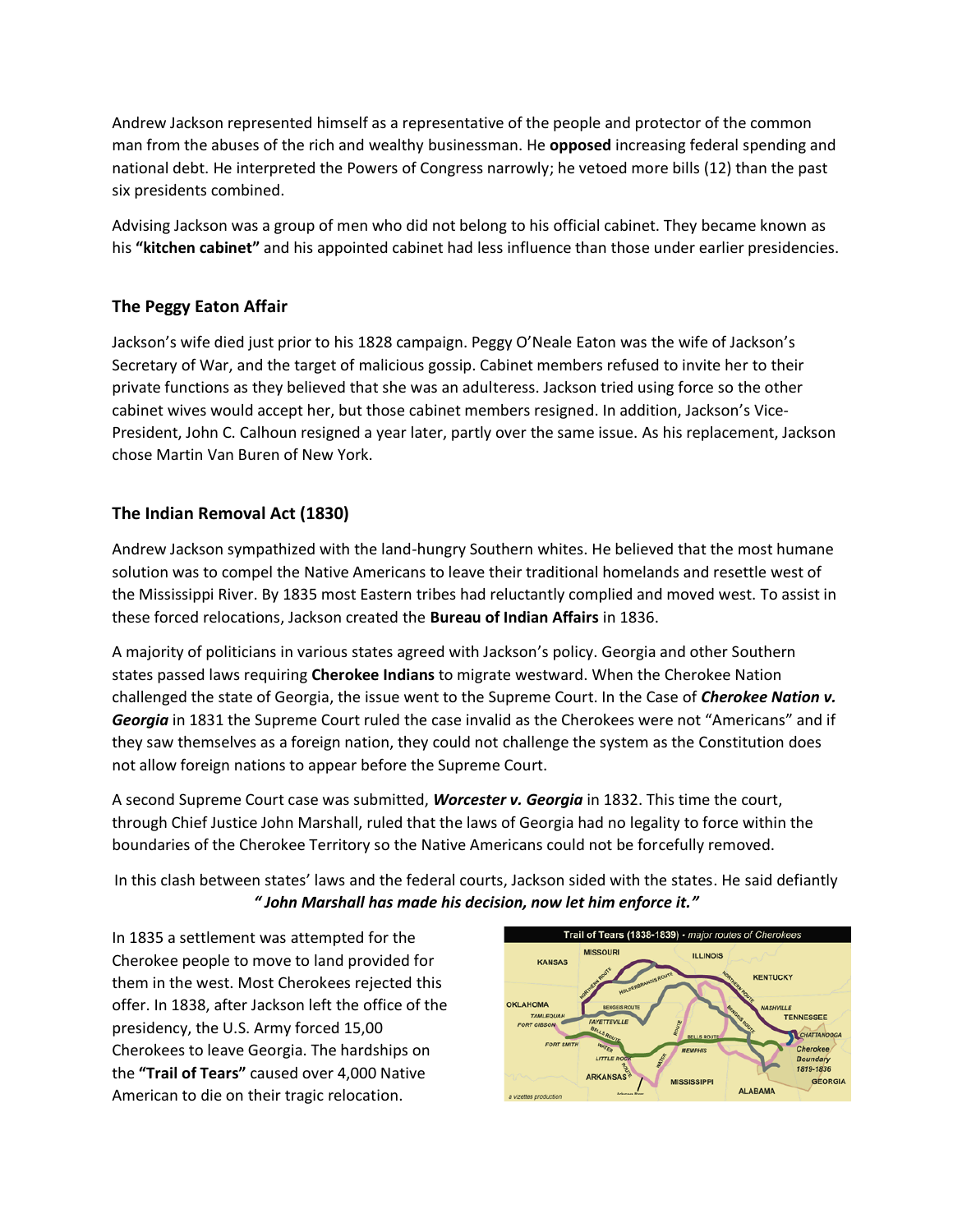## **The Nullification Crisis**

Andrew Jackson was a strong advocate for States' Rights, as long as it did not lead to any disunion within the nation. In 1828, South Carolina declared the **"Tariff of Abominations"** unconstitutional. By doing this, it confirmed the **Nullification Theory** of John C. Calhoun which claimed that each state had the right to decide whether to obey a federal law or to declare it **null and void**.

In 1830, Daniel Webster (Mass.) had debated Robert Hayes (SC) on the nature of the Federal Union under the *Constitution*. Webster had attacked the idea that any state could defy or leave the Union. Following the Webster-Hayes debate, Jackson declared his position on the subject while during a toast at a state function he said, *"our federal union, it must be preserved."* Calhoun immediately responded with another toast, *"The Union, next to our liberties, most dear!"*

In 1832, South Carolina held another convention to nullify the Tariff of 1828 and also adopted the resolution against the federal government forbidding them to collect tariff fees in the state of South Carolina. Jackson quickly responded to this act against his laws by telling his Secretary of War to prepare for military action against Georgia. He even persuaded Congress to pass a bill giving him the authority to take military action in South Carolina. Jackson then issued a **Proclamation to the People of South Carolina**, clearly stating that nullification and disunion was an act of treason.

Federal troops did not invade South Carolina. Jackson made a compromise by having Congress lower the tariff and South Carolina postponed nullification and subsequently rescinded their actions. Jackson's strong defense of federal authority forced the militant advocates for States' Rights in South Carolina to retreat.

### **The Issue of Slavery**

Andrew Jackson shared the southerners' alarms about the emerging anti-slavery movement in the Northern states. He used his executive power whenever possible to stop any anti-slavery legislation in Congress and being sent by U.S. Mail to the Southern States. Jacksonians in the South could now trust the president to **NOT** extend the benefits of democracy to African Americans.

### **The Bank Veto**

Jackson had always believed that the National Bank was unconstitutional. Jackson had many disagreements with the bank's president, Nicholas Biddle. In addition, Jackson's chief political opponent, Henry Clay, was in favor of the National Bank. In 1832, Clay challenged Jackson on this issue and persuaded the majority of Congress to pass a **Bank Recharter Bill**. Jackson **vetoed** the bill, denouncing it as a private monopoly that enriched the wealthy and foreigners, at the expe3nse of the common people. Jackson later moved federal money to his **"Pet-Banks"** in the South to avoid the use of the National Bank.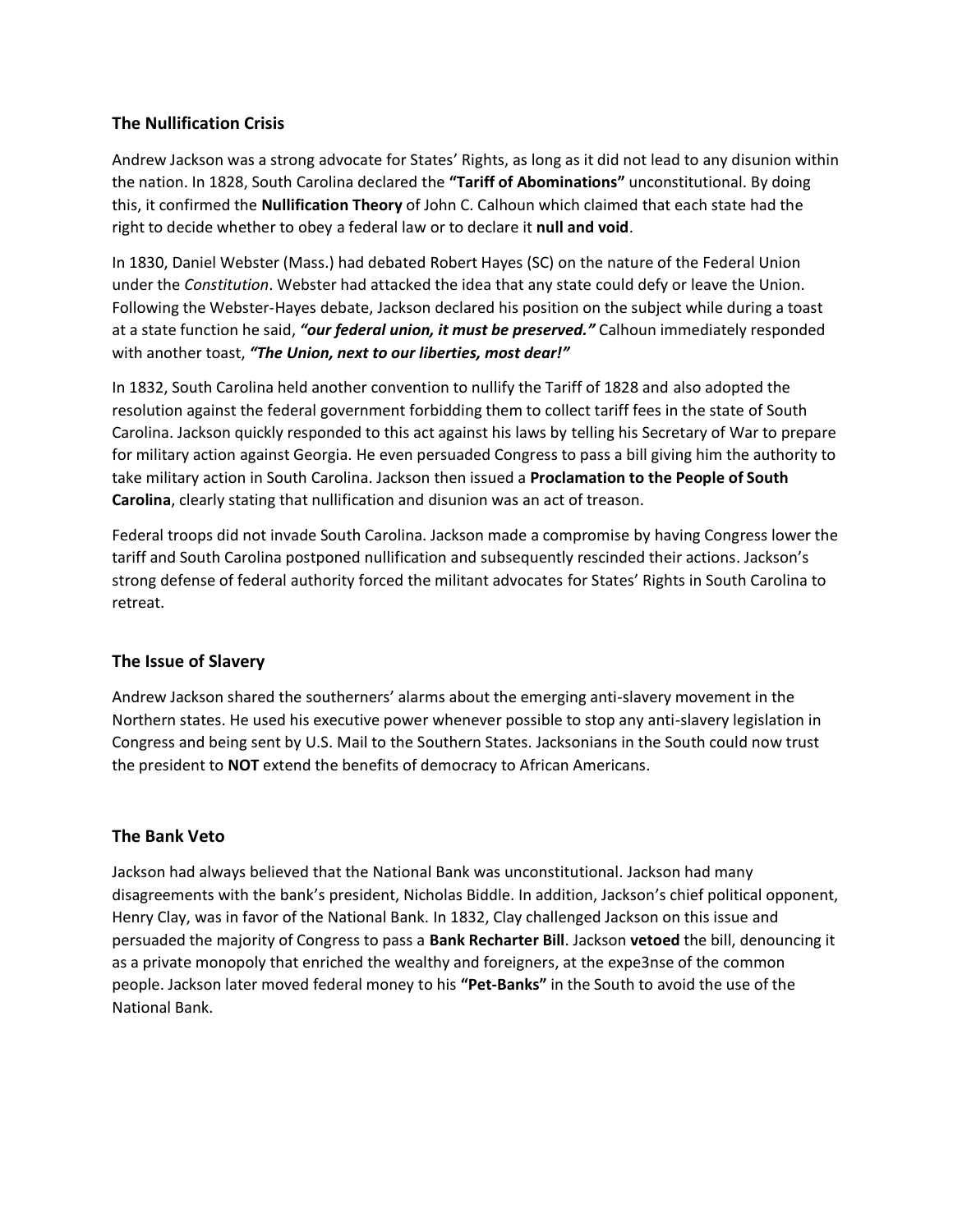# **The New Two-Party System**

Andrew Jackson's supporters became simply known as **Democrats**. Henry Clay's supporters were called **Whigs**. The Democratic Party backed the old Republican ideas of Thomas Jefferson. The Whig Party resembled the old Federalist Party of Alexander Hamilton.

| Democrats and Whigs during the Age of Jackson |                                                                                                              |                                                                                                                                                                   |
|-----------------------------------------------|--------------------------------------------------------------------------------------------------------------|-------------------------------------------------------------------------------------------------------------------------------------------------------------------|
|                                               | <b>Democrats</b>                                                                                             | <b>Whigs</b>                                                                                                                                                      |
| <b>Positions on Issues</b>                    | Favored local rule, limited<br>government, free trade, equal<br>economic opportunity for white<br>males only | Favored Henry Clay's American<br>System (a National Bank,<br>federal funding of internal<br>improvements, a protective<br>tariff favoring Northern<br>industry)   |
|                                               | Opposed monopolies, a<br>National Bank, high tariffs, high<br>land prices.                                   | Opposed immorality, vice, and<br>crime, which some people<br>blamed on immigrants                                                                                 |
| Base of voter support                         | Southerners, Westerners, small<br>farmers, urban lower-class<br>workers                                      | New Englanders and residents<br>of the Mid-Atlantic and Upper<br>Mid-Western states,<br>Protestants of old English stock,<br>middle-class urban<br>professionals. |

### **The Second Term for Andrew Jackson**

After winning the 1832 Election, Jackson had to face the consequences of opposing the National Bank or the Bank of the United States. Jackson, aided by his Secretary of the Treasury, Roger Taney, continued to take federal money and put it in his **"pet banks."**

# **Specie Circular**

As a result of his financial policies and feverish speculation in the Western lands, prices for land and various goods became badly inflated. In order to check inflation, Jackson passed a Presidential Order known as **Specie Circular**. It required that all future purchases of federal lands be made in either gold or silver rather than by paper banknotes. Soon afterwards banknotes lost their value and land sales decreased. This led to the **Panic of 1837** and the nation's economy went into a depression.